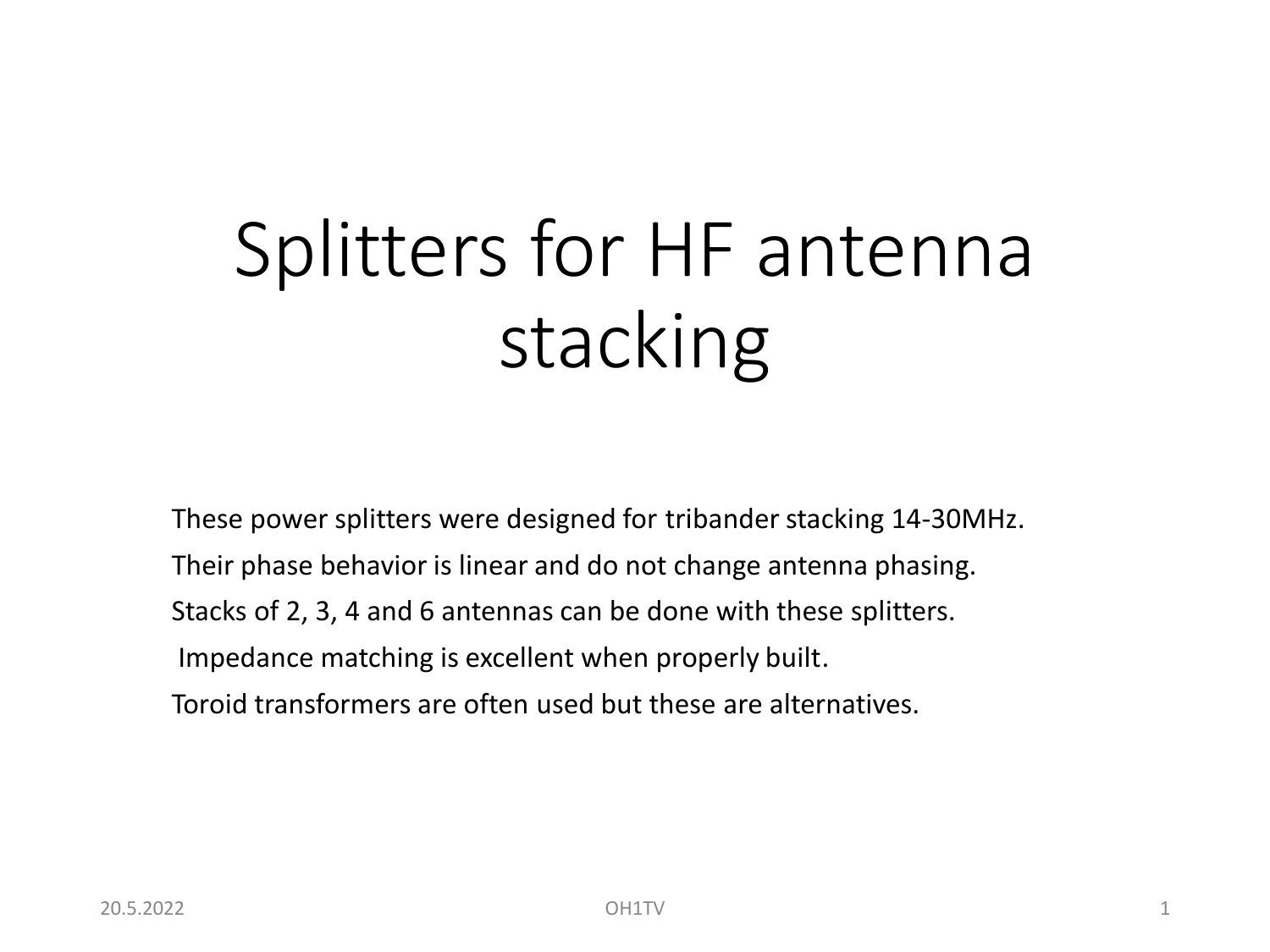#### Wideband matching network for two tribanders 14-30MHz, 50/25ohm



Ideal cables in the model, y=1. NL=lenght in wavelengts on F frequency T1 electrical lenght:L=300x0.25/27= 2.777m, two parallel 75 ohm cables T2 electrical lenght L=300x1.96/300=1.96m, 75ohm cable Multiply these dimensions with cable velocity factor v.

#### 18.5.2022 OH<sub>1</sub>TV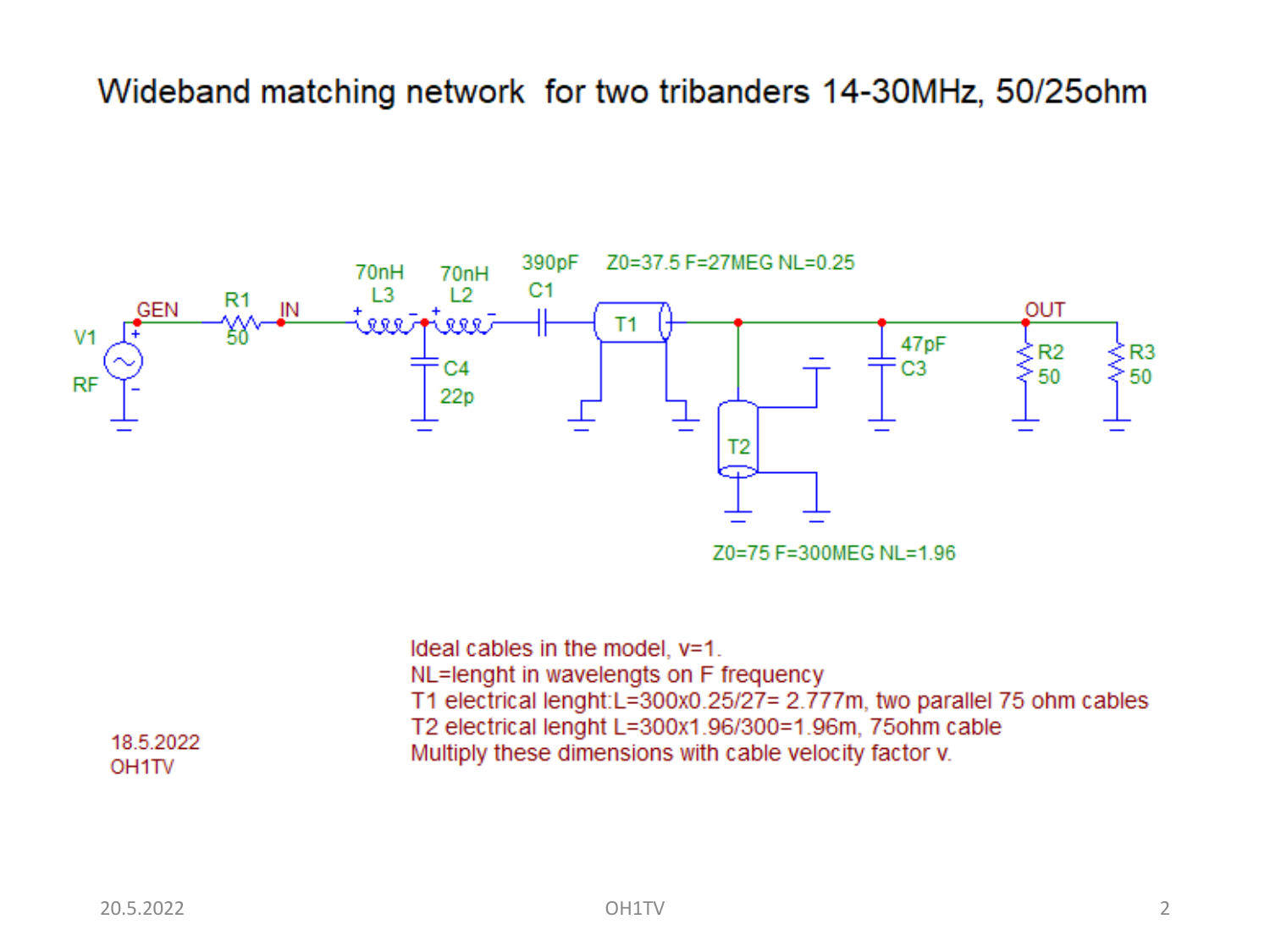

Performance Top: input resistance (blue) and reactance (red) /ohms Center: Input SWR Bottom: Phase delay /deg

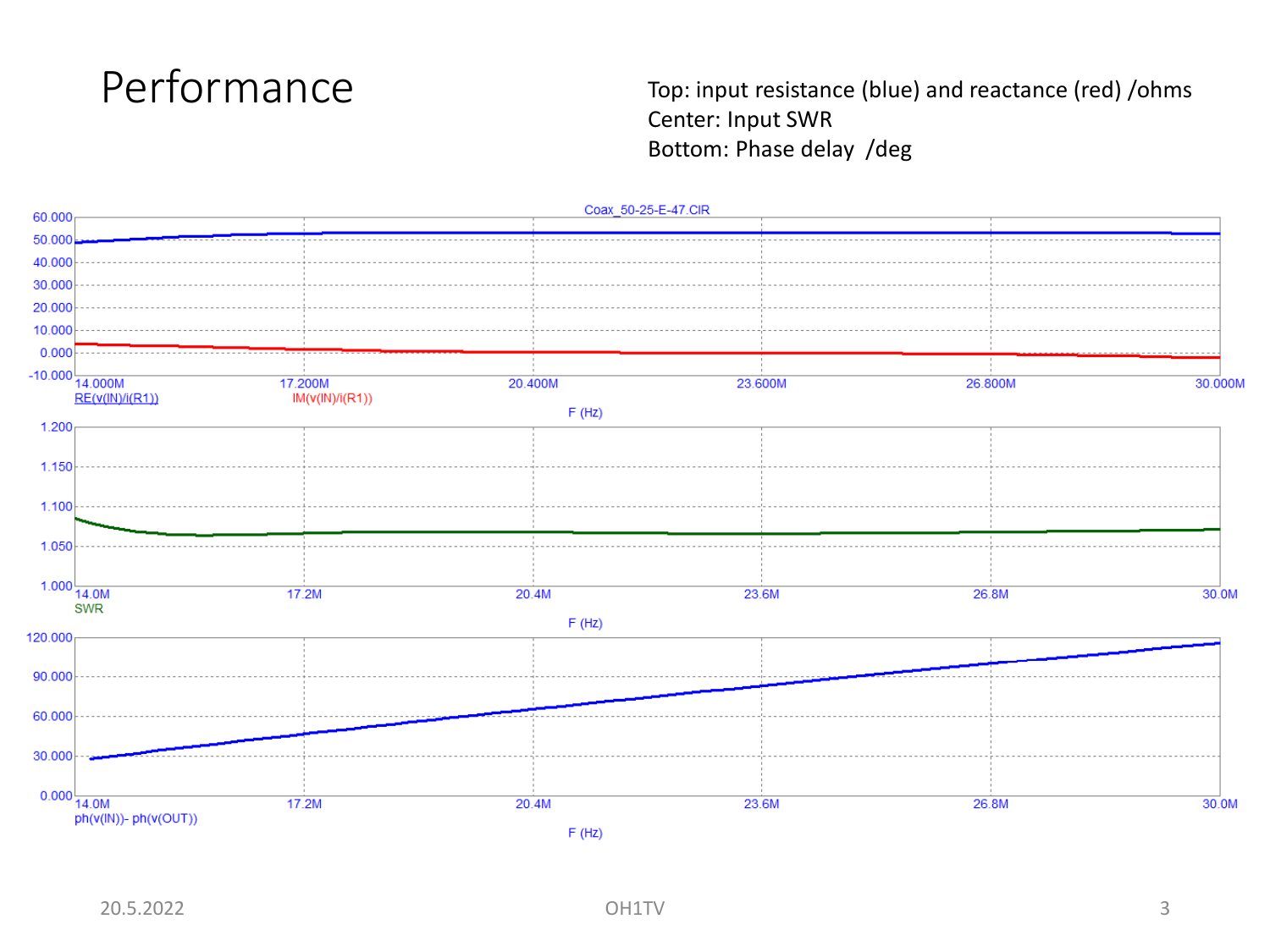## Some notes, 50/25ohm

- This matching network is modified from original UA6LGO design, which has only cables and one capacitor.
- The cables shall be of low loss type. The model itself is lossless.
- T-network at the input has two coils. Note, that all wiring to the input connector, capacitor C1 and cable T1 are included in these values. This gives possibility to eliminate stray inductance of the wiring!
- Wiring to the output connectors shall be short and not add stray inductance.
- Capacitors shall be of doorknob type, capable to handle your TX current and voltage
- 37.5ohm cable is made by connecting two 75ohm cables parallel.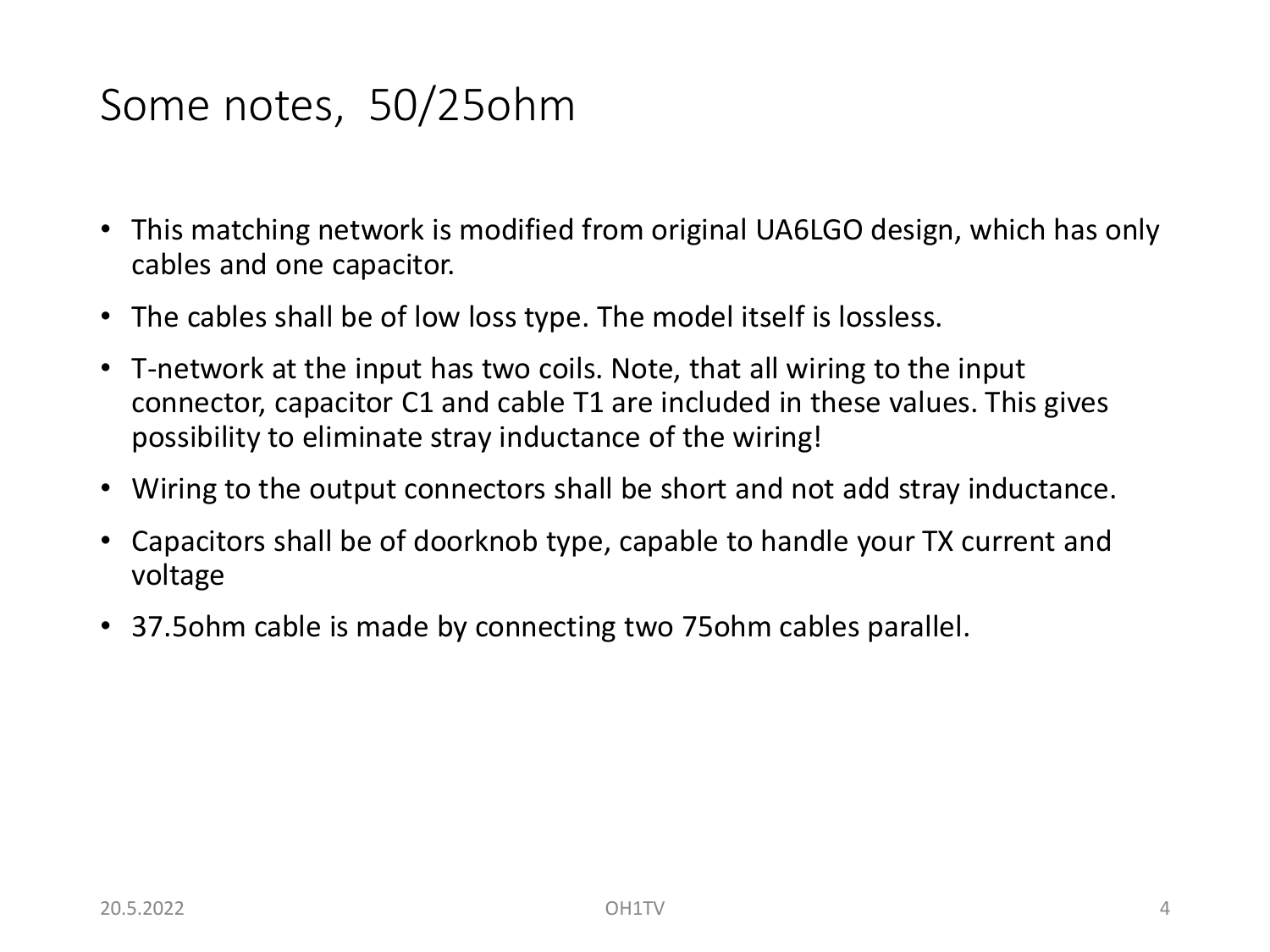Wideband matching network for three tribanders 14-29MHz, 50/16.6ohm



Z0=30 F=22.9MEG NL=0.25

Ideal cables in the model, y=1. NL=lenght in wavelengts on F frequency T1 electrical lenght:  $L = 300x0.25/22 = 3.275m$ , 75ohm and 50ohm cables parallel = 30ohm T2 electrical lenght L=300x1.24/300=1.24m, 50ohm cable Multiply these dimensions with cable velocity factor v.

18.5.2022 OH<sub>1</sub>TV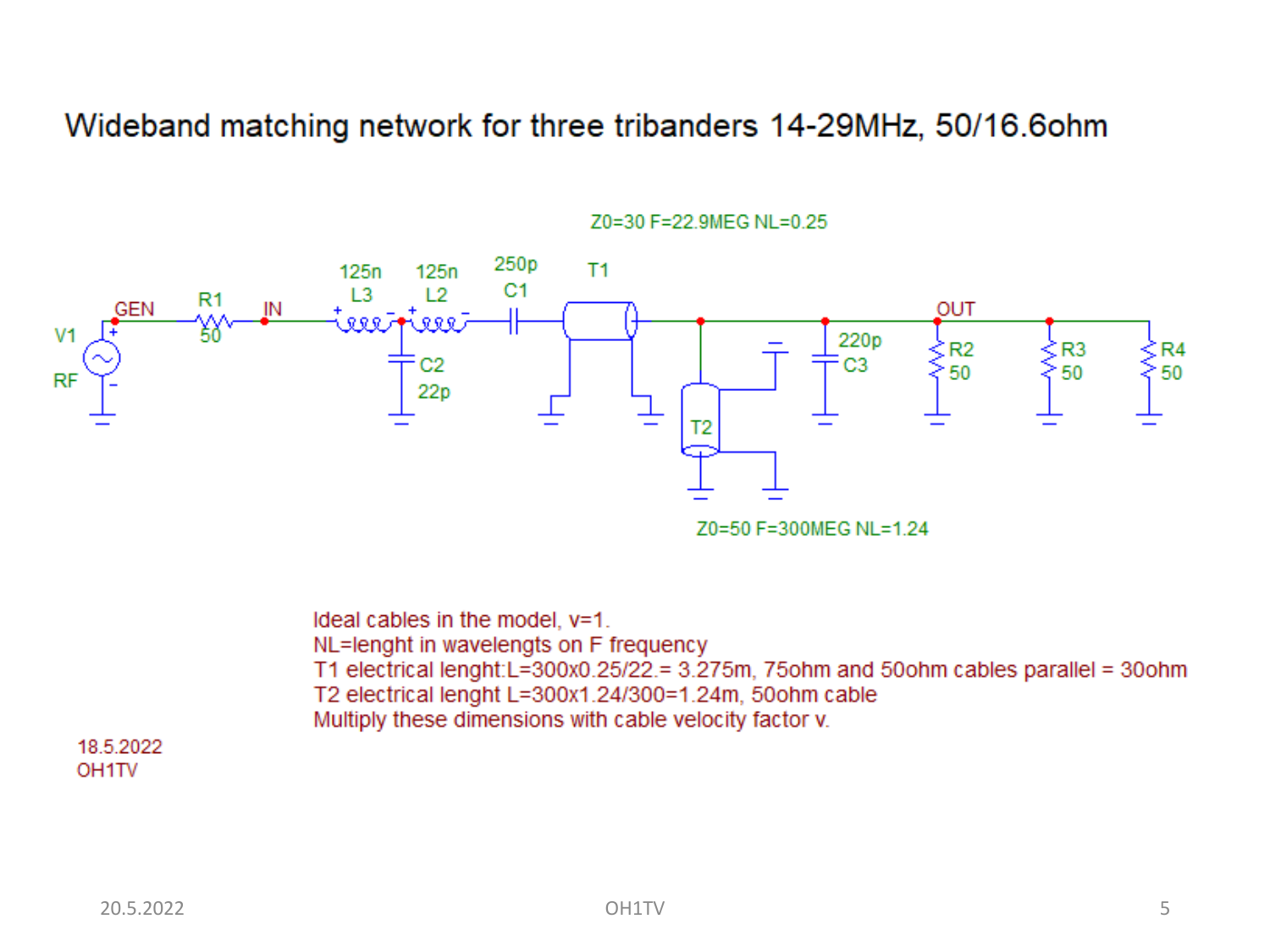

Top: input resistance (blue) and reactance (red) /ohms Center: Input SWR (green) Bottom: Phase delay (blue) /deg

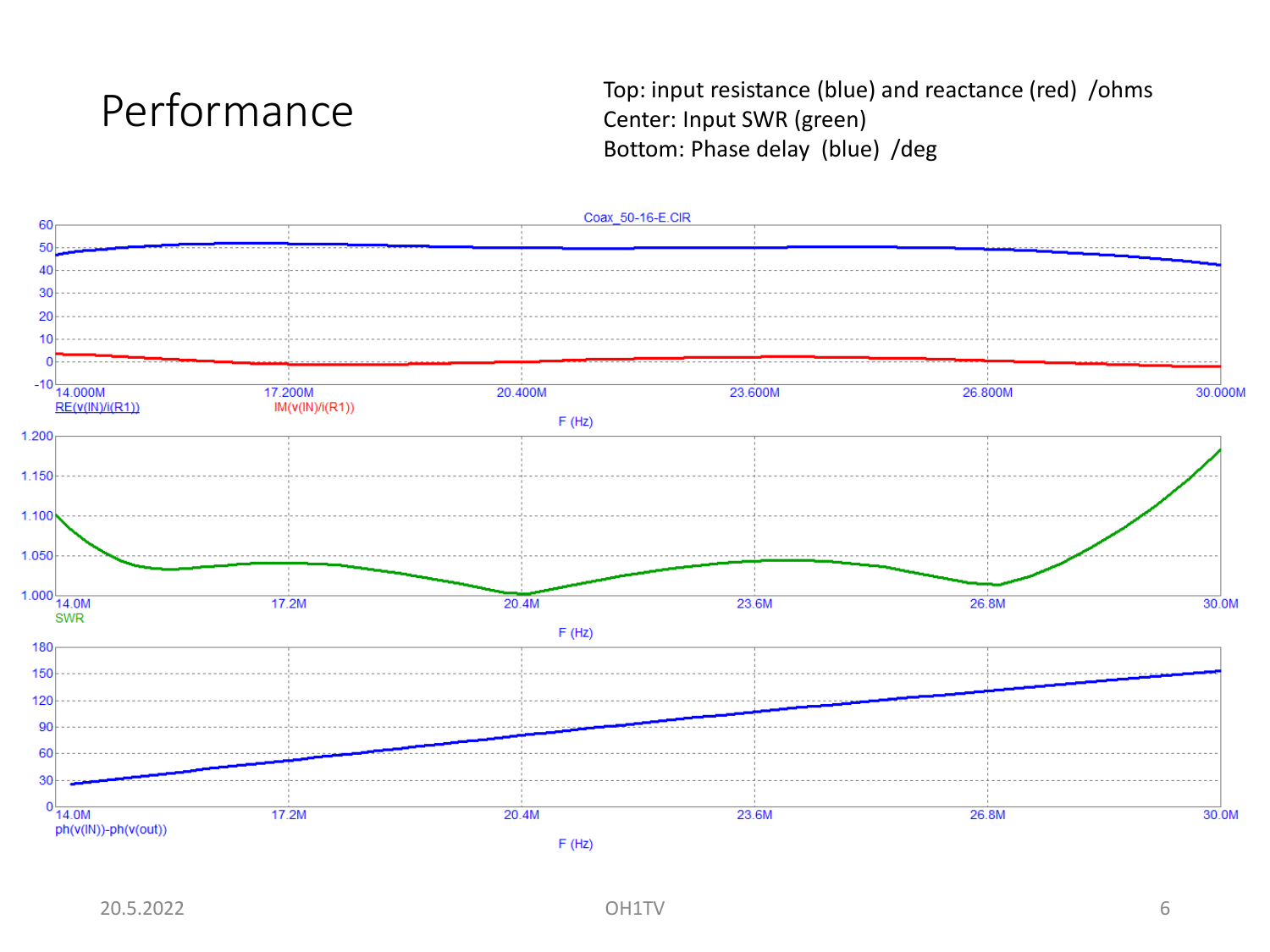## Some notes, 50/16.6ohm

- The cables shall be of low loss type. The model itself is lossless.
- T-network at the input has two coils. Note, that all wiring to the input connector, capacitor C1 and cable T1 are included in these values. This gives possibility to eliminate stray inductance of the wiring!
- Wiring to the output connectors shall be short and not add stray inductance.
- Capacitors shall be of doorknob type, capable to handle your TX current and voltage
- 30ohm cable is made by connecting 75ohm and 50ohm cables parallel. Note, that electrical lengths shall be equal.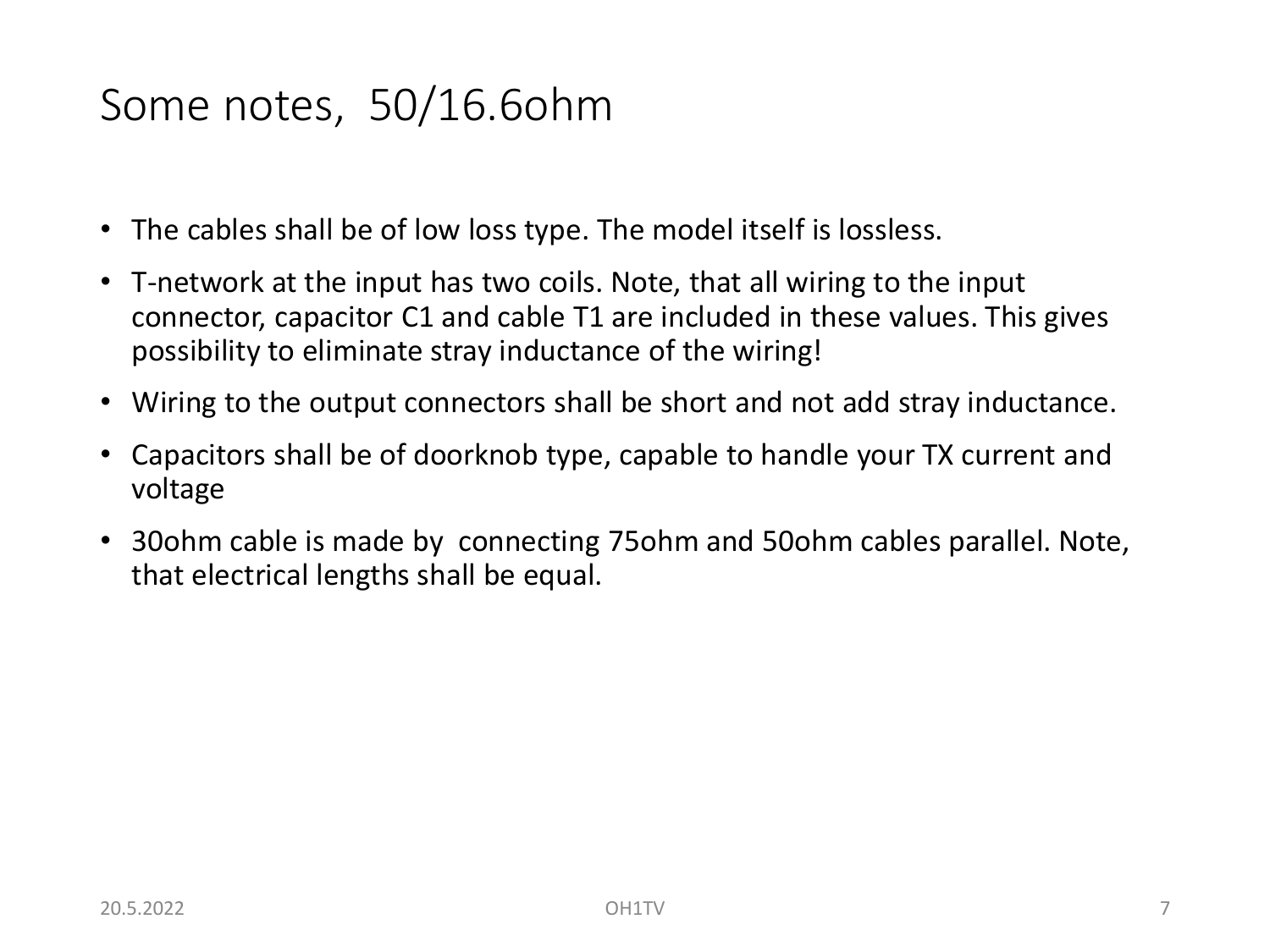# Wideband matching LC-network 50/25ohm

- This LC-network is the same as the first network but transmission lines are replaced with low-pass LC-model.
- This is just to show that such a wideband matching can be done.
- In practice cable version may be easier to build.
- See next two pages.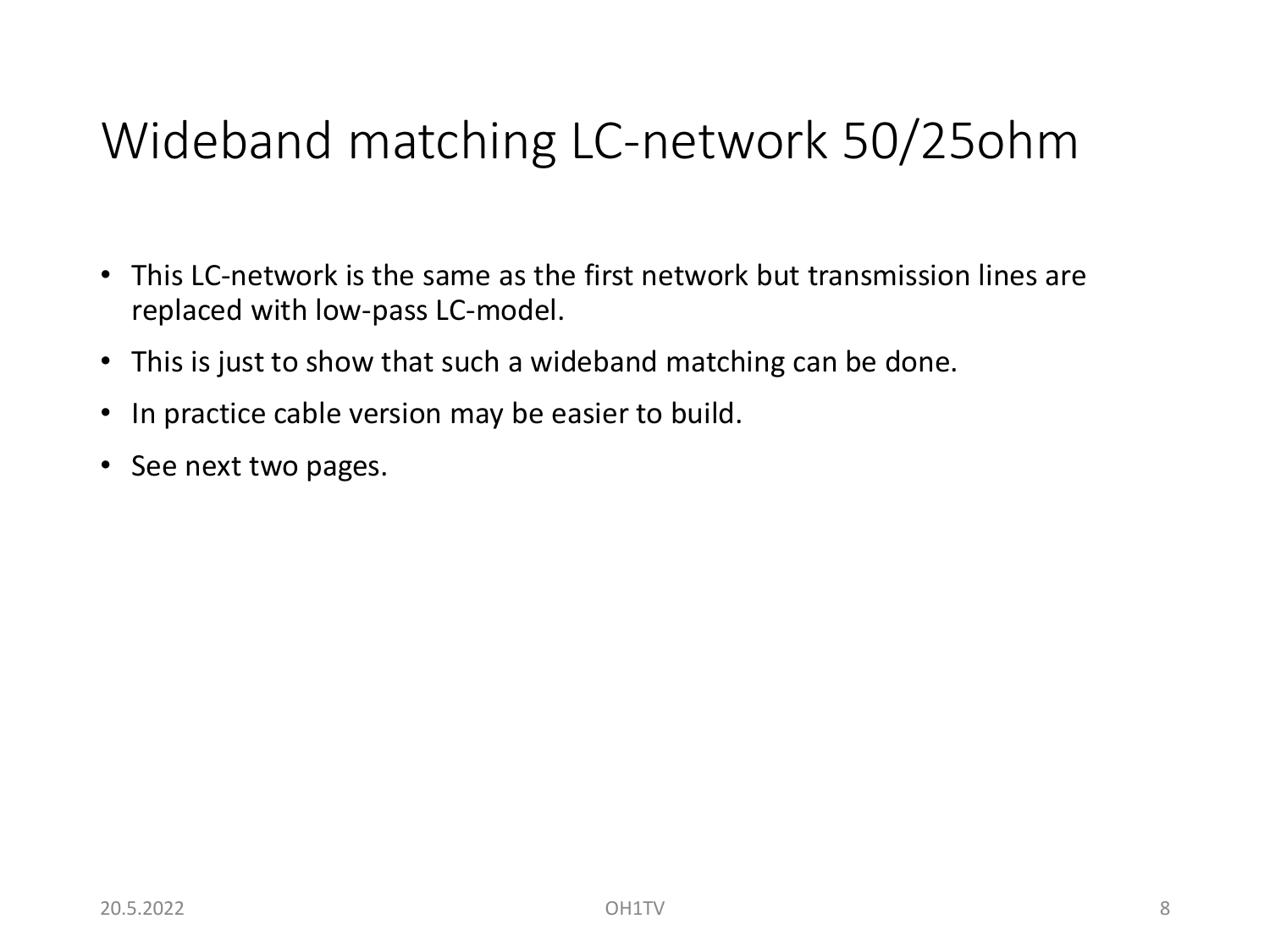#### Wideband matching network for stacking, 14-30MHz, 50/25ohm